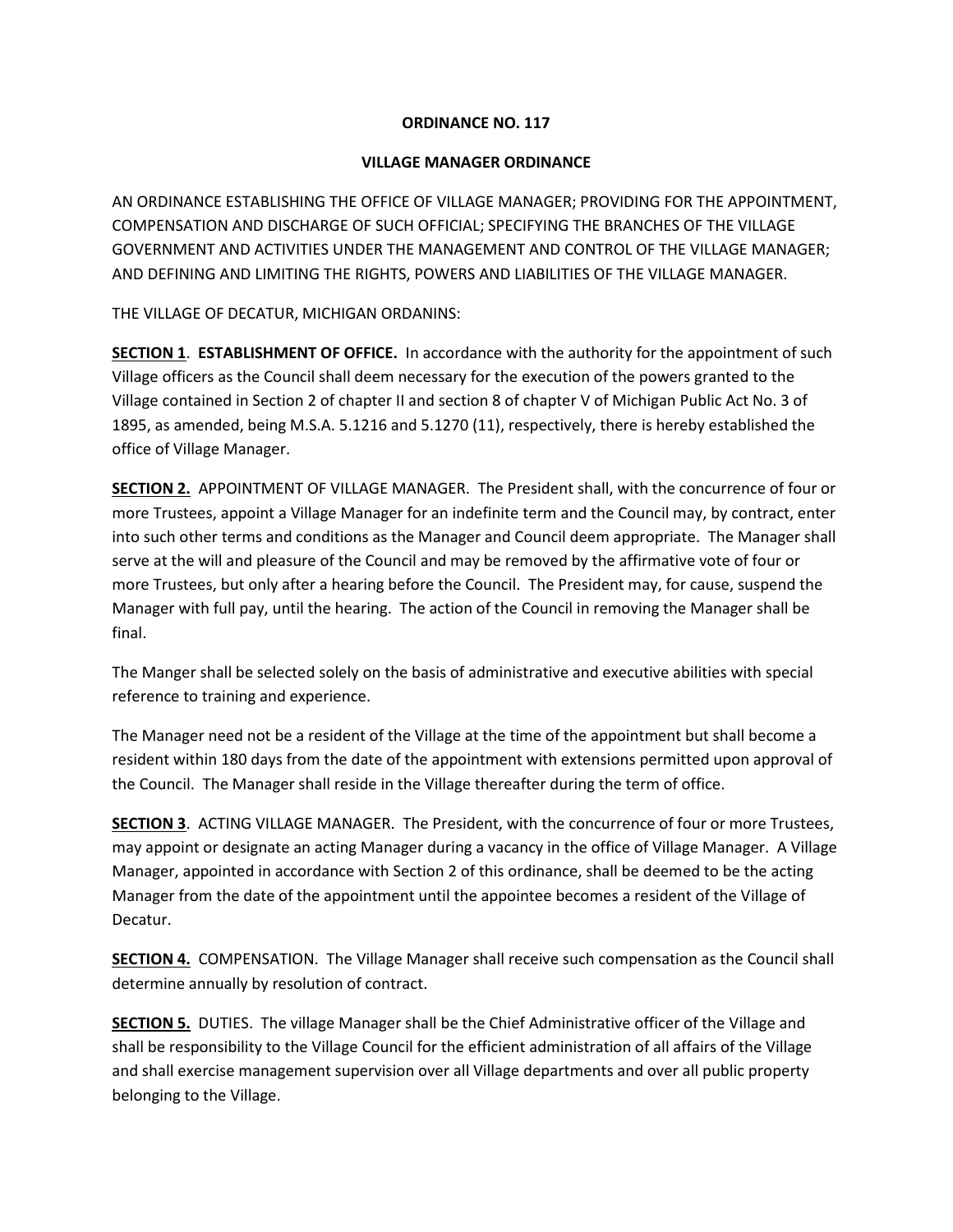The Manager shall have the following functions and duties:

- A. Attend all meetings of the Village Council and committees thereof, and take part therein, but without a vote;
- B. Shall be authorized to attend all meetings of Village boards and commissions, including the Village Zoning Board, with the right to take part therein, but without a vote;
- C. Supervise the preparation of an annual budget and submit it to the council for its approval and adoption, and be responsible for the administration thereof;
- D. Investigate all complaints concerning the administration of the Village and provide any pertinent information concerning said complaints to the Council, and said Manager shall have authority at all times to inspect the books, records and papers of any agent, employee or officer of the Village.
- E. Make recommendations to the Council for the adoption of such measures as may be deemed necessary or expedient for the improvement or betterment of the Village;
- F. Be responsible for keeping the Village in compliance with all State and Federal Regulations;
- G. Be responsible for personnel management and shall issue, subject to Council approval, personnel rules applicable to all Village employees. Also to prepare and maintain an administrative code defining the duties and functions of the several officers and departments of the Village, subject to council approval. In regard thereto the Manager shall have the following responsibilities:
	- 1) To appoint, suspend or remove all appointed administrative officers and department heads, subject to council approval. The Manager shall recommend to the Council the salary or wages to be paid each such official.
	- 2) To employ, suspend or discharge all other employees of the Village in cooperation with department heads. All such actions shall be based on merit and taken pursuant to personnel rules approved by the Council. The Manager shall fix the salaries or wages of all such employee, subject to Council approval.
	- 3) To negotiate collective bargaining agreements with any unions representing Village employees.
- H. Exercise supervisory control over all departments and department heads, including the Police Department, Sewer & Water Department, Street Department and Parks Department.
- I. Exercise supervisory responsibility over the accounting, budgeting, personnel, purchasing and related management functions of the village Clerk and Village Treasurer.
- J. Be the purchasing agent of the Village.
- K. Perform other duties required from time to tome by the Village council

**SECTION 6.** PURCHASING RESPONSIBILITIES. The Village Manager shall act as purchasing agent for all Village offices and departments. The Manager may delegate some or all the duties as purchasing agent to another officer or employee provided that such delegation shall not relieve the Manager of the responsibility for the proper conduct of those duties.

The Village Manager shall have the authority to purchase any product or service the cost of which does not exceed \$500.00 provided that funds have been appropriated. The cost of the product or service